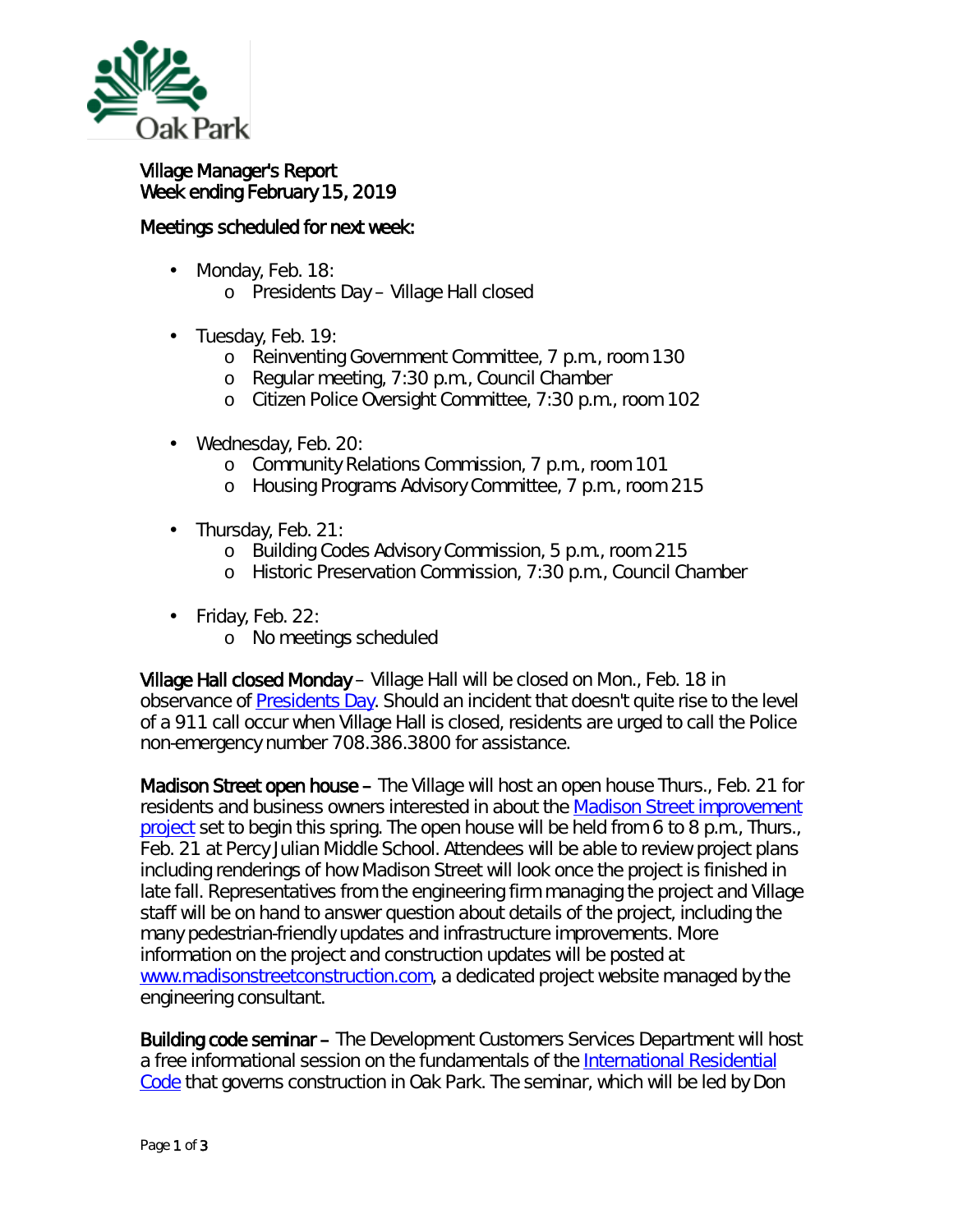Plass, a Master Code Professional and Certified Building Official from HR Green, is scheduled for 8:30 a.m. to 12:30 p.m., Wed., Feb. 20 in the Council Chamber. Village staff will be on hand to answer questions about what the code means for construction in Oak Park. Sponsored by the **Building Codes Advisory Commission**, architects, contractors, building professionals and the public are welcome to attend.

Historic Preservation actions – The Historic Preservation Commission determined last night that the former Hill Motor Sales Company at 640-644 Madison St. did meet the criteria to be considered for local landmark status under Village Historic Preservation Ordinance. The Commission reviewed related emails and letters, and heard testimony from the property owner, the two individuals seeking the designation and members of the public, including individuals both for and against the designation. The Commission will make its formal recommendation to the Village Board at a special meeting scheduled for Feb. 2. Subsequently, the recommendation will be scheduled for Village Board review and consideration in March. In a separate matter, the Historic Preservation Commission also voted to deny a certificate of appropriateness to demolish the buildings at 1014 and 1018 Pleasant St., which are designated as contributing buildings within the Ridgeland-Oak Park Historic District. The Commission will vote on a resolution at a follow-up meeting on Feb. 21, prior to final consideration by the Village Board.

CDBG grant program – Twenty-two individuals representing 20 local not-for-profit agencies attended last week's workshop to learn about the application process for the Village's Community Development Block Grant (CDBG) and Emergency Solutions Grant (ESG) programs. Five agencies represented at the workshop were new to the local program, which is managed by the Development Customer Services Department. More than \$380,000 will be available for local non-profit organizations in Program Year 2019, which runs from Oct. 1, 2019 to Sept. 30, 2020. March 1 is the deadline for applications for funding through the programs that help address local housing and community development needs, benefits low income persons and supports homelessness programs.

Project updates – Weather continues to the last remaining obstacle to reopening South Boulevard to vehicle traffic between Marion Street and Harlem Avenue. Crews must wait for dry pavement before the required striping can be applied and the block reopened to two-way traffic. Weather also has slowed the installation of the remaining sidewalk east of the commercial driveway entrance at the [Eleven33](https://oakparkeconomicdevelopmentcorporation.org/portfolio/lincoln-property-co-development/) development site. As for other winter projects, annual cleaning and inspections of sewer mains continued this week at various locations throughout the Village.

Weather events – The week proved to be another busy one for Public Works Department personnel charged with keeping the streets clear for motorists and the crossings safe for pedestrians. Crews responded to precipitation on Sunday, Monday and Wednesday, working to keep the streets, school crossings and public transit access points free of snow and ice. Plow drivers had to contend with a mixed bag of precipitation, including snow and freezing rain, both sometimes intensified by high winds. Fluctuating temperatures also complicated the response when the snow and ice melted as temperatures rose, then refroze to create slippery conditions as